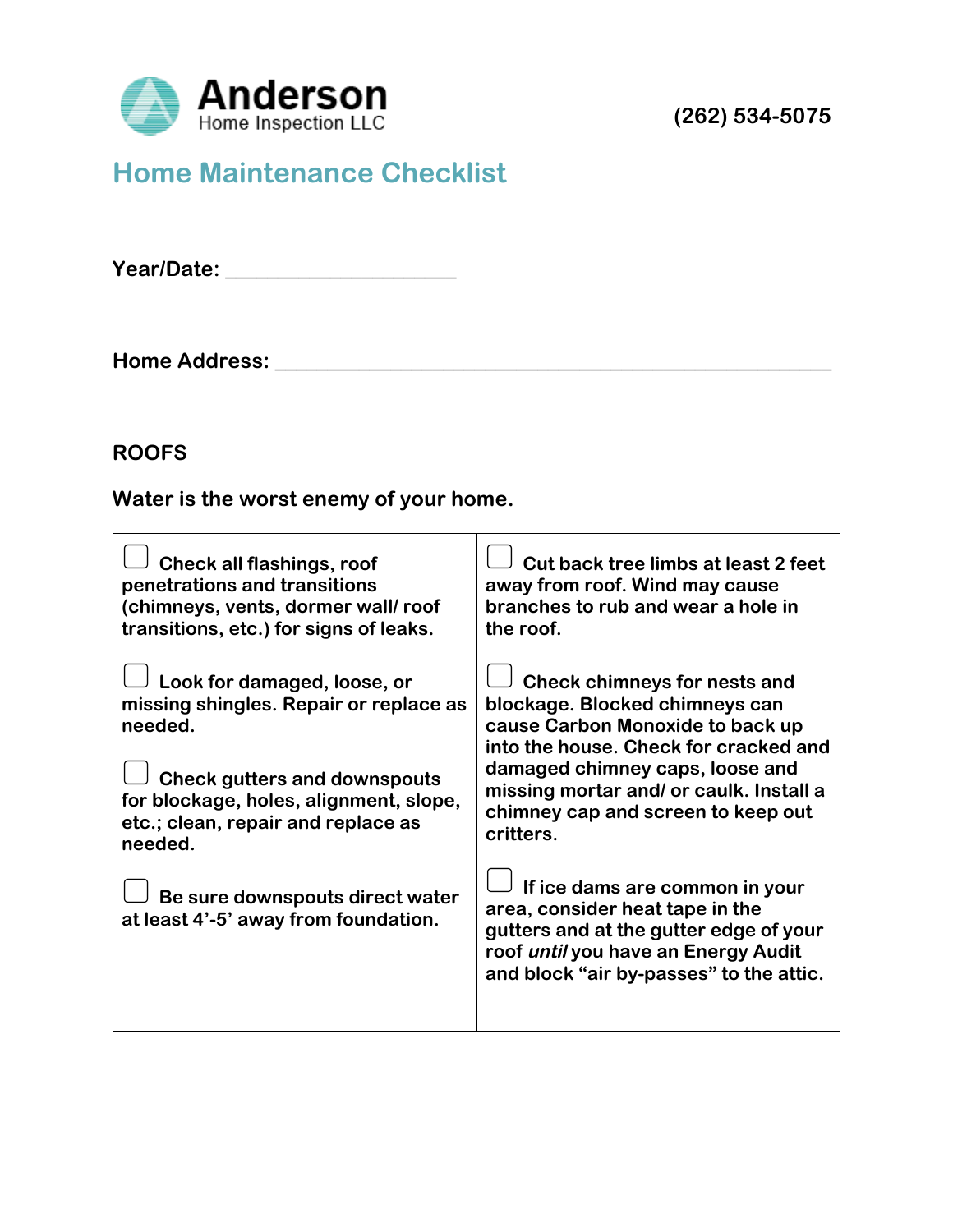

# **EXTERIOR**

**Improper grading around your foundation is the number one cause of foundation failure.**

| Maintain proper slope of earth,<br>walks and drives away from<br>foundation walls. 1/2" per foot for 10'<br>or to the lot line. 1/4" per foot with<br>concrete. (Or expect wet basements<br>and costly foundation repairs.)<br>Check foundation walls, steps,<br>retaining walls, walks, patios,<br>energy loss.<br>driveways, etc., for cracks, missing<br>mortar, movement and damage.<br>Check window wells (fasten &<br>seal to house) and drains for<br>blockage. Window wells are one of<br>the most common sources for wet<br>basements.<br><b>Check painted or stained</b><br>surfaces (fascia, soffits, siding, trim,<br>etc.) for wear, rot, etc. Maintain as<br>needed. | <b>Cut back and trim shrubbery</b><br>against front, back and sidewalls.<br>Keep vegetation $4'$ – 5' away from<br>foundation walls. Yes, 4' - 5'!<br>Check weather stripping and<br>caulking around doors and windows<br>to prevent air & water infiltration and<br>Check for rot around doors,<br>windows, corner boards, and joints.<br>Repair or replace as needed.<br>Check glazing compound around<br>windows. Leave a little paint or<br>sealant on the glass to retard<br>moisture infiltration and subsequent<br>decay/ deterioration. |
|------------------------------------------------------------------------------------------------------------------------------------------------------------------------------------------------------------------------------------------------------------------------------------------------------------------------------------------------------------------------------------------------------------------------------------------------------------------------------------------------------------------------------------------------------------------------------------------------------------------------------------------------------------------------------------|-------------------------------------------------------------------------------------------------------------------------------------------------------------------------------------------------------------------------------------------------------------------------------------------------------------------------------------------------------------------------------------------------------------------------------------------------------------------------------------------------------------------------------------------------|
|------------------------------------------------------------------------------------------------------------------------------------------------------------------------------------------------------------------------------------------------------------------------------------------------------------------------------------------------------------------------------------------------------------------------------------------------------------------------------------------------------------------------------------------------------------------------------------------------------------------------------------------------------------------------------------|-------------------------------------------------------------------------------------------------------------------------------------------------------------------------------------------------------------------------------------------------------------------------------------------------------------------------------------------------------------------------------------------------------------------------------------------------------------------------------------------------------------------------------------------------|

# **GARAGE**

| $\Box$ Duplicate the checklist for the<br>house | $\Box$ Test the overhead door operator<br>safety mechanism every 6 months or<br>more frequently. |
|-------------------------------------------------|--------------------------------------------------------------------------------------------------|
|                                                 |                                                                                                  |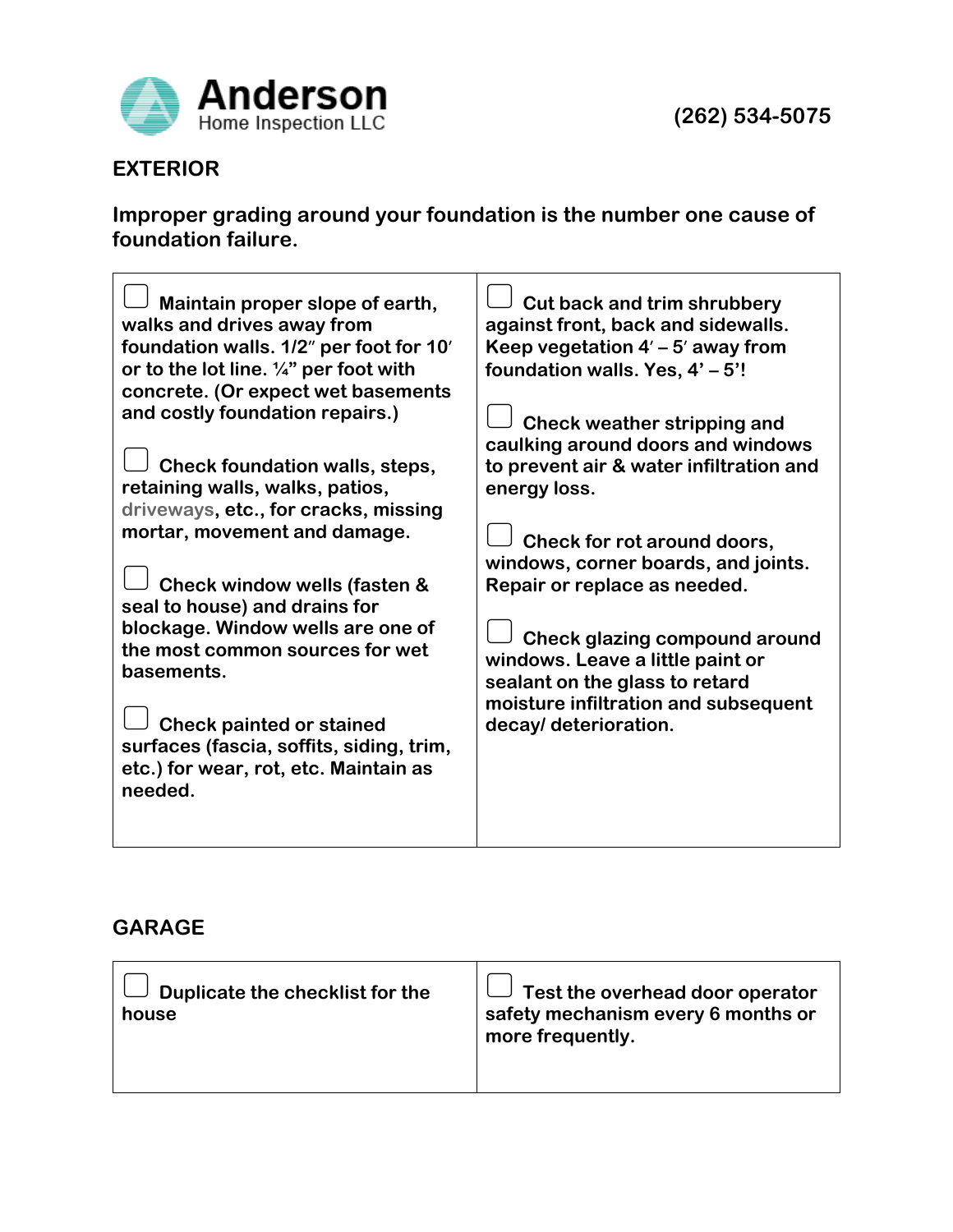

## **CENTRAL AIR CONDITIONING UNITS**

| $\Box$ Turn off the power to the<br>compressor when you enter the<br>heating season. Field mice tend to<br>chew warm exposed wiring.                           | Do not cover the compressor with<br>a tarp or plastic. Trapped<br>condensation will accelerate rusting.                         |
|----------------------------------------------------------------------------------------------------------------------------------------------------------------|---------------------------------------------------------------------------------------------------------------------------------|
| $\cup\hspace{0.1cm}\rule{0.7pt}{0.8pt}\hspace{0.1cm}$ Turn the power back on 24 hours<br>prior to operating the system to<br>prevent damage to the compressor. | Use a cable tie on the exterior<br>disconnect to prevent inquisitive<br>children from gaining access to high<br>voltage wiring. |

#### **INTERIOR FOUNDATION WALLS**

| <b>Check basement (crawlspaces</b><br>too) walls and floor for dampness.<br>seepage and leaking after wet<br>weather.<br>Check your palmer valve or sump<br>pump. (If applicable) | <b>Check walls for cracks. If cracks</b><br>exist, document crack size & location<br>to determine future wall movement.<br>Tip: Tape a post-it note or a business<br>card over the crack. Cut the card at<br>the crack and monitor to see if the cut<br>widens with time. Call us if you notice<br>movement. |
|-----------------------------------------------------------------------------------------------------------------------------------------------------------------------------------|--------------------------------------------------------------------------------------------------------------------------------------------------------------------------------------------------------------------------------------------------------------------------------------------------------------|
|-----------------------------------------------------------------------------------------------------------------------------------------------------------------------------------|--------------------------------------------------------------------------------------------------------------------------------------------------------------------------------------------------------------------------------------------------------------------------------------------------------------|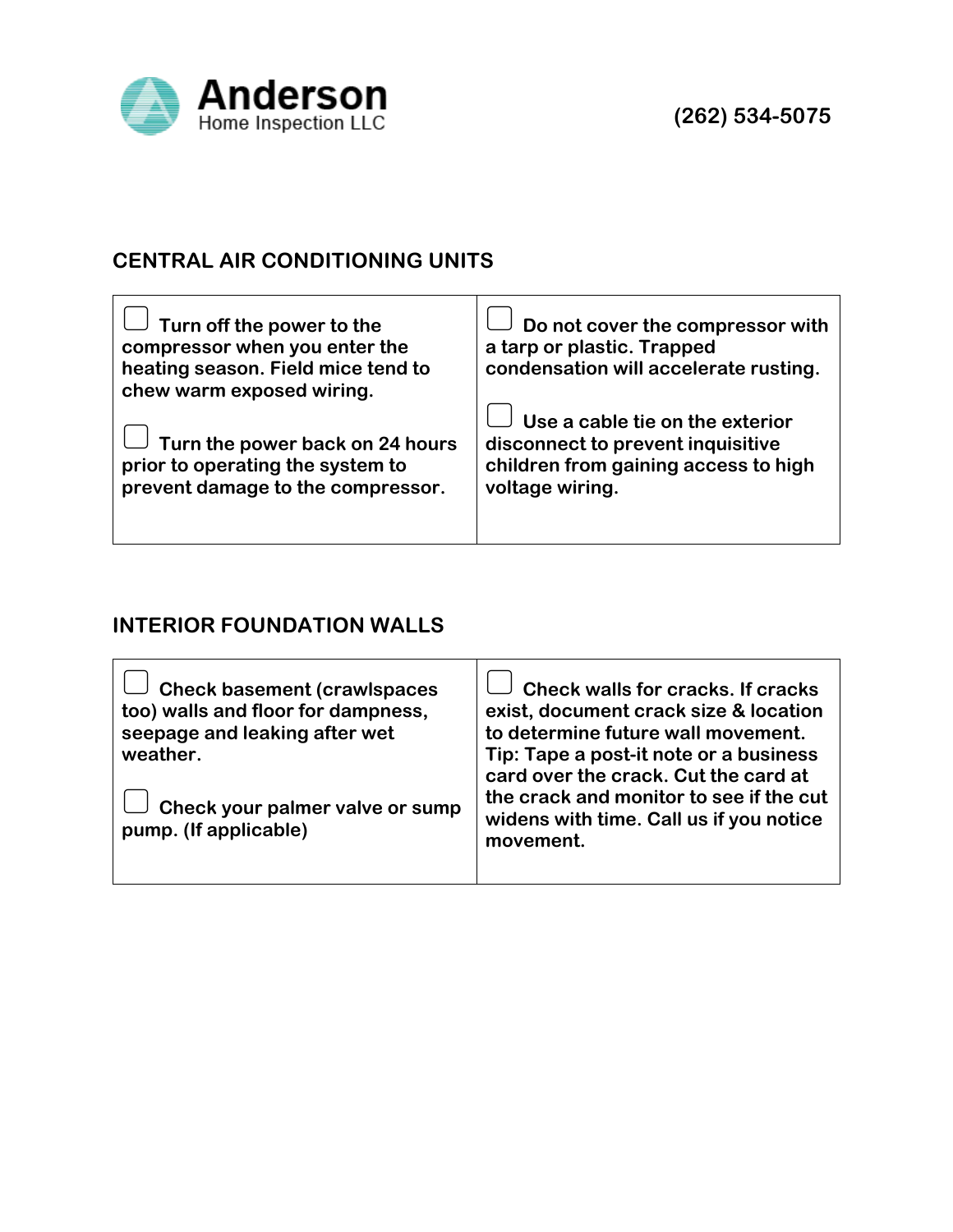

# **PLUMBING: For preventive maintenance.**

| Check main supply valves for<br>leaks, corrosion and ease of<br>operation.                       | Check your toilet for movement.<br>To prevent cracking the toilet or tile<br>floor, lie on it while tightening or have<br>someone sit on it while you snug up |
|--------------------------------------------------------------------------------------------------|---------------------------------------------------------------------------------------------------------------------------------------------------------------|
| <b>Check isolation valves, faucets &amp;</b><br>hose bibbs for function, leaks and<br>corrosion. | the nuts. Fill your tub before caulking<br>it to minimize future movement from<br>opening up the caulk joint.                                                 |
| Shut off interior and open exterior<br>hose bibb valves before winter.                           | Flush water heaters twice per<br>year or per manufacturer's<br>recommendation.                                                                                |

## **ELECTRICAL**

**For safety, always touch panels with the back of your right hand prior to opening.**

| Know the location of the main<br>power disconnect in the electrical<br>panel. If you still have fuses, upgrade. | If fuses blow or breakers trip<br>frequently, have a licensed electrician<br>evaluate and rectify.         |
|-----------------------------------------------------------------------------------------------------------------|------------------------------------------------------------------------------------------------------------|
| Mark and label all circuits in the<br>main and sub panels.                                                      | If you feel a tingling or shock from<br>any electrical tool or appliance, have<br>it repaired immediately. |
| Check appliance cords, extension<br>cords and outlets. Replace all worn<br>cords and outlets immediately.       | If lights flicker or dim even<br>occasionally, call an electrician.                                        |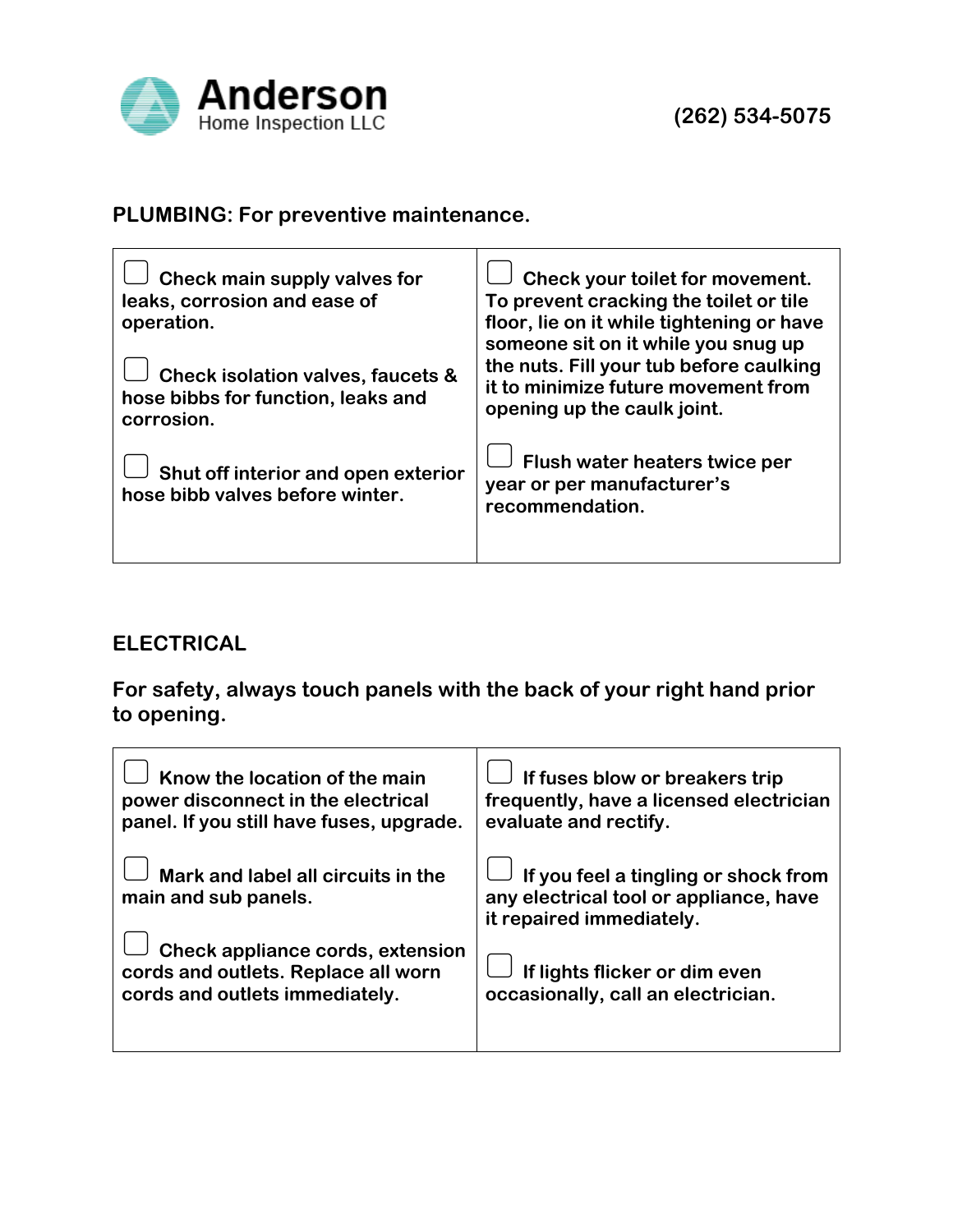

## **HEATING & COOLING**

**(The arrow on the filter points towards the furnace or A/C motor)**

| Change or clean furnace and air                           | On steam systems, "blow off" or                                                                                             |
|-----------------------------------------------------------|-----------------------------------------------------------------------------------------------------------------------------|
| conditioning filters monthly or per                       | drain low water cut-off per                                                                                                 |
| manufacturers recommendation.                             | manufacturer's recommendation.                                                                                              |
| Schedule a clean/ service/ safety<br>check up every fall. | Check the electric shut off switch<br>prior to requesting a service call if the<br>furnace or A/C suddenly stop<br>working. |

#### **INTERIOR**

| $\Box$ Check grout and caulk at<br>bathroom tiles. With tile surrounds, fill<br>tub prior to caulking. | Check all windows for ease of<br>operation and signs of moisture<br>damage due to high humidity or leaks<br>from exterior. |
|--------------------------------------------------------------------------------------------------------|----------------------------------------------------------------------------------------------------------------------------|
|                                                                                                        |                                                                                                                            |

# **ATTICS**

| $\Box$ Check for leaks, water stains, rot | $\Box$ Repair or replace damaged vent |
|-------------------------------------------|---------------------------------------|
| and microbial growth on the roof          | screens to prevent entry of wasps,    |
| decking and around roof penetrations      | birds, squirrels, bats, racoons and   |
| such as chimney & plumbing stack.         | mischievous rascals.                  |